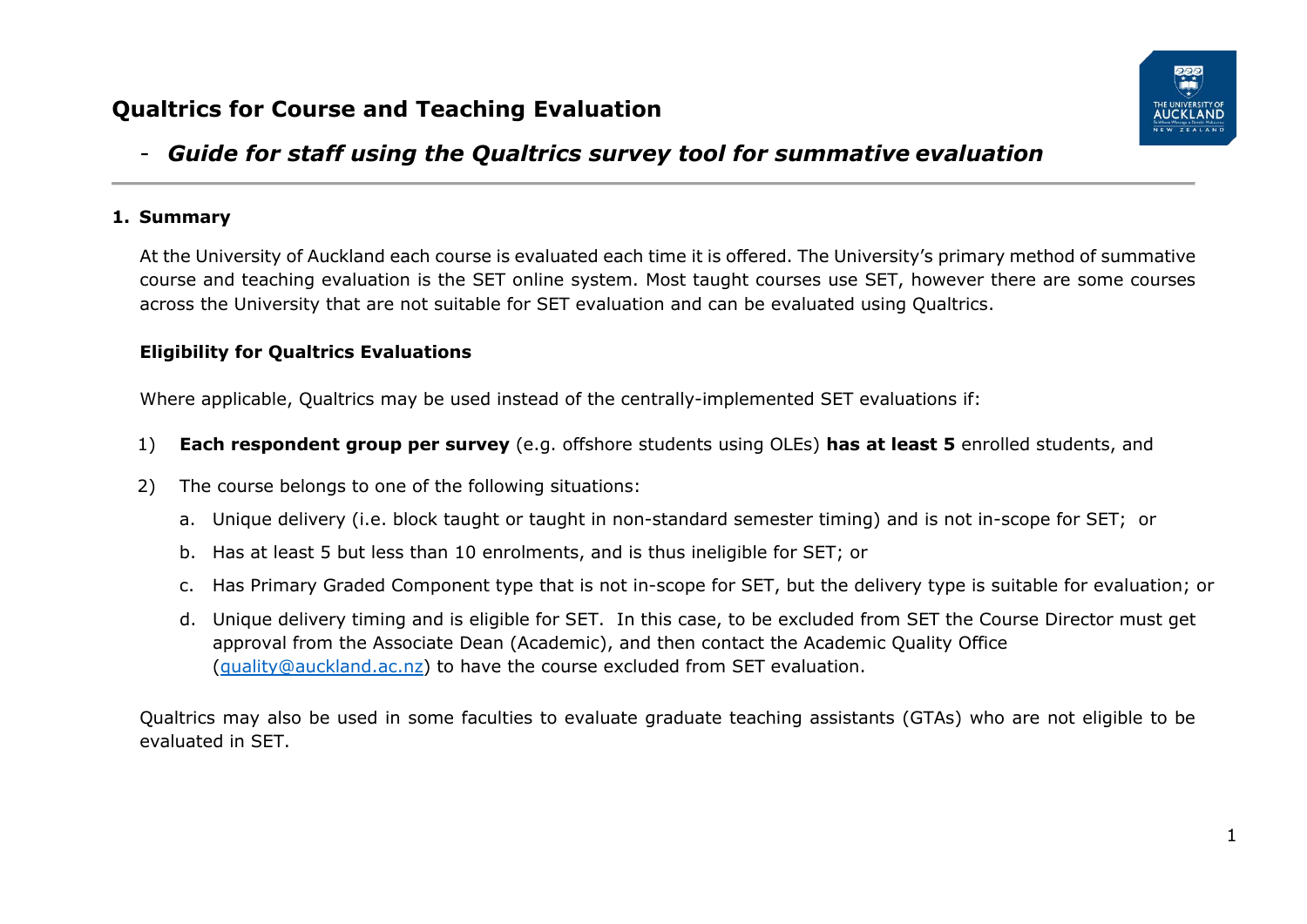#### **Qualtrics Evaluation Questions**

Where Qualtrics is to be used in place of SET:

- 1) The University's core SET course evaluation questions (Course Evaluation questions 1-9 and 11-12) **SHOULD** be used, and
- 2) The 'overall' SET course quality question (Course Evaluation question 10) **MUST** be used.
- 3) Additional questions can be added.

To create a survey from a template, please follow **[Steps 1 and 2](#page-2-0)** in the next two pages.

To create a survey by importing question blocks, please follow **[Appendix I](#page-15-0)**.

#### **Communicating with Students about Qualtrics**

If you use SET, the University invites students to evaluate the courses and teachers. If you are using Qualtrics to evaluate your courses and teaching, the University does NOT invite students and you must either email the survey invitation and link to your students or embed the link in a Canvas module. Invitation wording and instructions can be found in this guide under **[Steps 8](#page-11-0)  [and 9.](#page-11-0)**

#### **Qualtrics reporting**

If your course is using Qualtrics instead of SET, you **MUST** add the faculty Associate Dean (Academic) responsible for SET as a collaborator on the survey when you set it up (instructions in **[Step 6](#page-8-0)**, below). Associate Deans will report to University Teaching and Learning Quality Committee on the aggregate Course and Teaching Evaluation results, as occurs with SET.

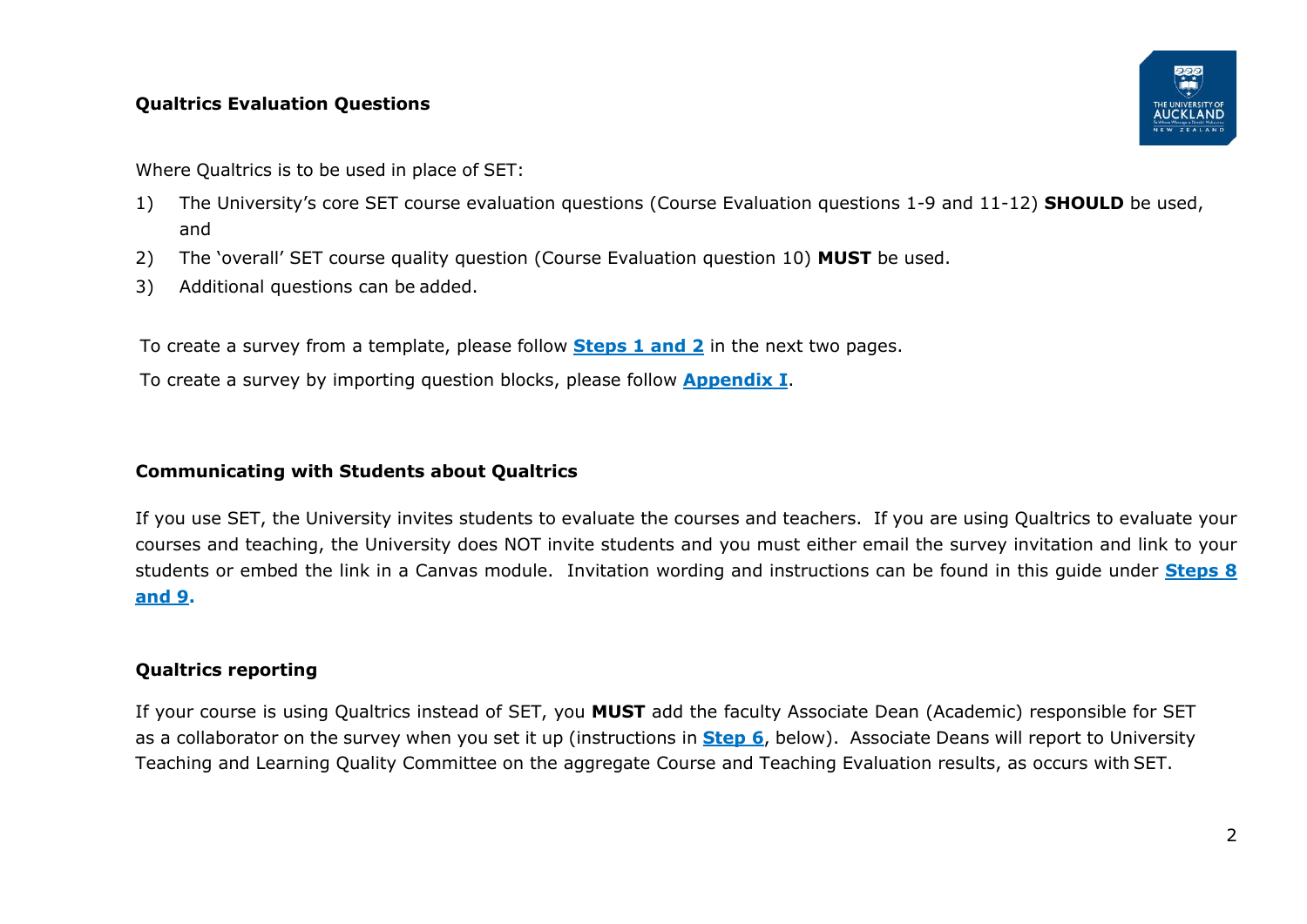#### **2. Creating a Course and Teaching Evaluation Survey in Qualtrics**

#### **Accessing Qualtrics**

All staff and doctoral students at the University of Auckland have access to Qualtrics - [https://auckland.au1.qualtrics.com](https://auckland.au1.qualtrics.com/)

#### **Create a Qualtrics account**

You may log in with your University account. If you haven't used Qualtrics before, click 'I don't have a Qualtrics account' and your account will be created.

# <span id="page-2-0"></span>*√* **Step 1 – Set up a project**

The first page you see is the '**Projects'** page, displaying a list of surveys attached to your account, including those that others have shared with you.

Click '**Create new project**'.

|    | qualtrics. |               | Projects                   | Actions<br>Contacts | Library                  | Help               | (∎) |
|----|------------|---------------|----------------------------|---------------------|--------------------------|--------------------|-----|
| ᠈□ | 言<br>- 18  | $Create \vee$ |                            | Q Search projects   |                          | Create new project |     |
|    | Type       |               | Project name Last modified | Status              | Creation date $\uparrow$ | Responses          |     |
| ÷  | Survey     | Test          | Feb 5, 2020 <b>o</b> New   |                     | Feb 5, 2020              |                    |     |
| ÷. | Survey     | test          | Feb 5, 2020                | $\bullet$ Active    | Feb 5, 2020              |                    |     |

3

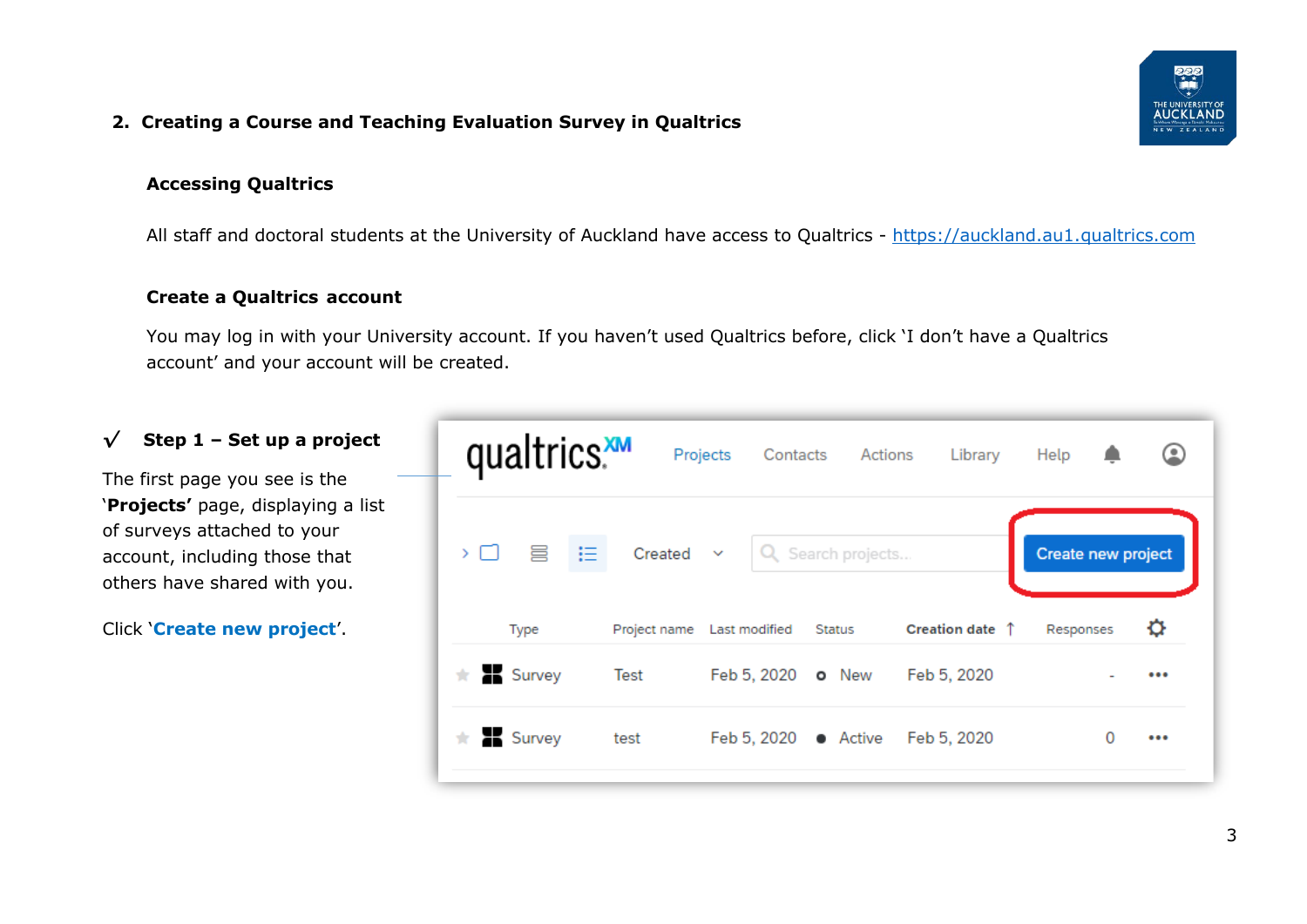

3

 $\checkmark$ 

 $\curvearrowright$ 

4

### *√* **Step 2 – Select the survey template**



1) Under 'Projects from scratch', choose '**Survey'**, then **'Get started'.**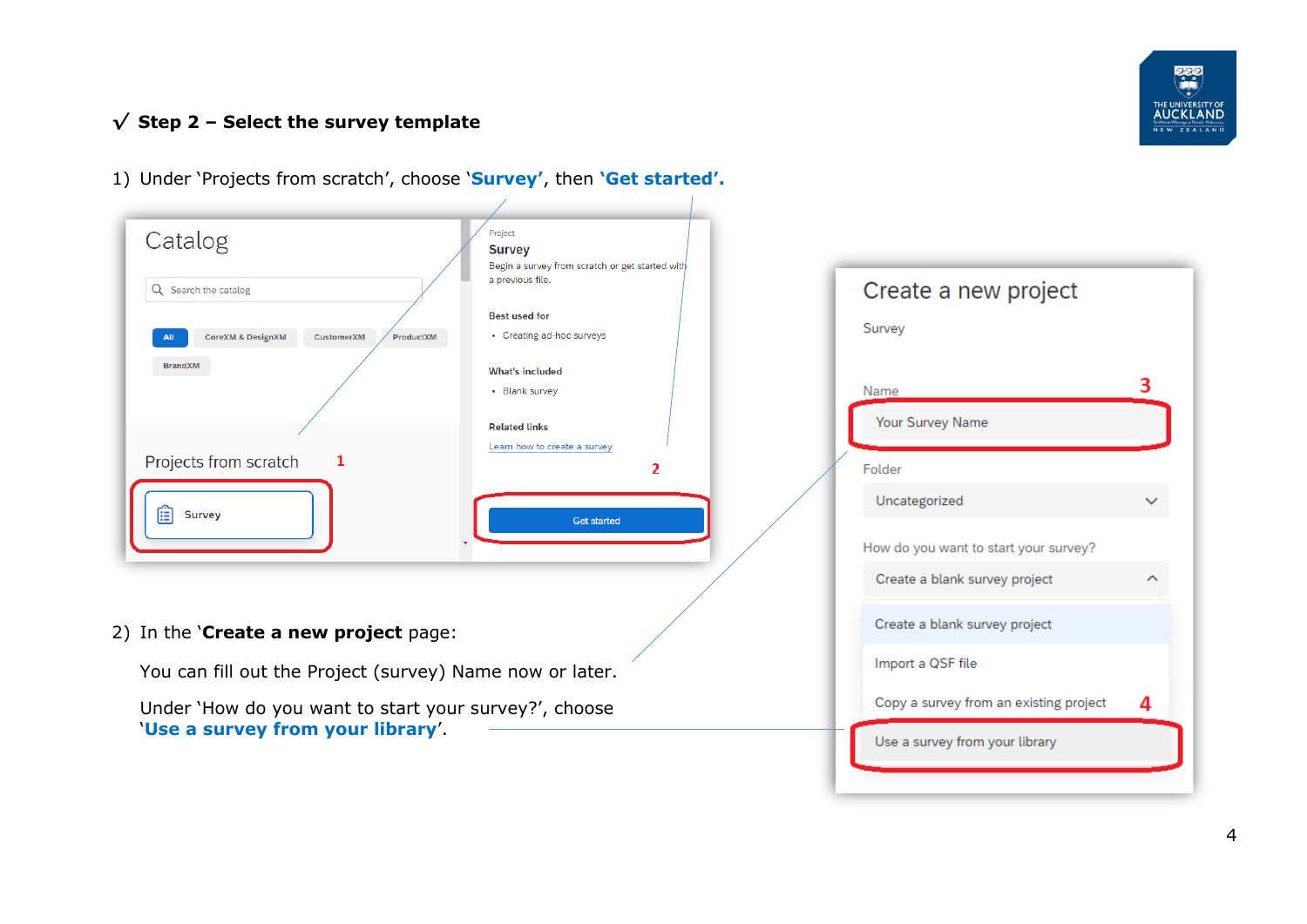#### 3) In the same page:

Under '**Library**', choose '**The University of Auckland Formative Evaluation Templates**'.

Under '**Survey'**, choose '**Formative & SET Survey templates**'.

Select a corresponding survey template, click '**Create Project**'.

For more information on SET question versions: [https://www.auckland.ac.nz/en/staff/learning-and-teaching/teaching-course](https://www.auckland.ac.nz/en/staff/learning-and-teaching/teaching-course-development/set-course-and-teaching-evaluations/set-questionnaires.html)[development/set-course-and-teaching-evaluations/set-questionnaires.html](https://www.auckland.ac.nz/en/staff/learning-and-teaching/teaching-course-development/set-course-and-teaching-evaluations/set-questionnaires.html)

| Create a new project<br>Survey             |   |                                                                          |  |  |
|--------------------------------------------|---|--------------------------------------------------------------------------|--|--|
| Name                                       |   |                                                                          |  |  |
| Untitled project                           |   | Choose a questionnaire template:                                         |  |  |
| Folder                                     |   | Q Search                                                                 |  |  |
| Projects and Programs                      |   |                                                                          |  |  |
|                                            |   | Formative Teacher Evaluation Template (S1 Q2<br>2020 only)               |  |  |
| How do you want to start your survey?      |   | [2021 OLE teacher template] (Optional) Online                            |  |  |
| 1<br>Use a survey from your library        |   | Learning Evaluation teacher questionnaire<br>template                    |  |  |
| Library                                    |   | Formative evaluation: Tutors/GTAs                                        |  |  |
| The University of Auckland Formative Evalı |   | Formative evaluation : Team teaching                                     |  |  |
| Survey                                     |   |                                                                          |  |  |
| Q Search                                   |   | S1 2022 full course + teacher template                                   |  |  |
|                                            |   | [S1 2022 SET full template] Course and Teaching                          |  |  |
| <b>Library folders</b>                     |   | Evaluation template (OLE + SET Teacher Qs)                               |  |  |
| <b>All Projects and Programs</b>           | ⋋ | SET teacher question tempalte                                            |  |  |
| <b>Fast Forward Formative Feedback</b>     | ⋋ | [SET teacher template] SET Teaching Evaluation<br>questionnaire template |  |  |
| Formative & SET Survey templates<br>ર      | ᠈ |                                                                          |  |  |

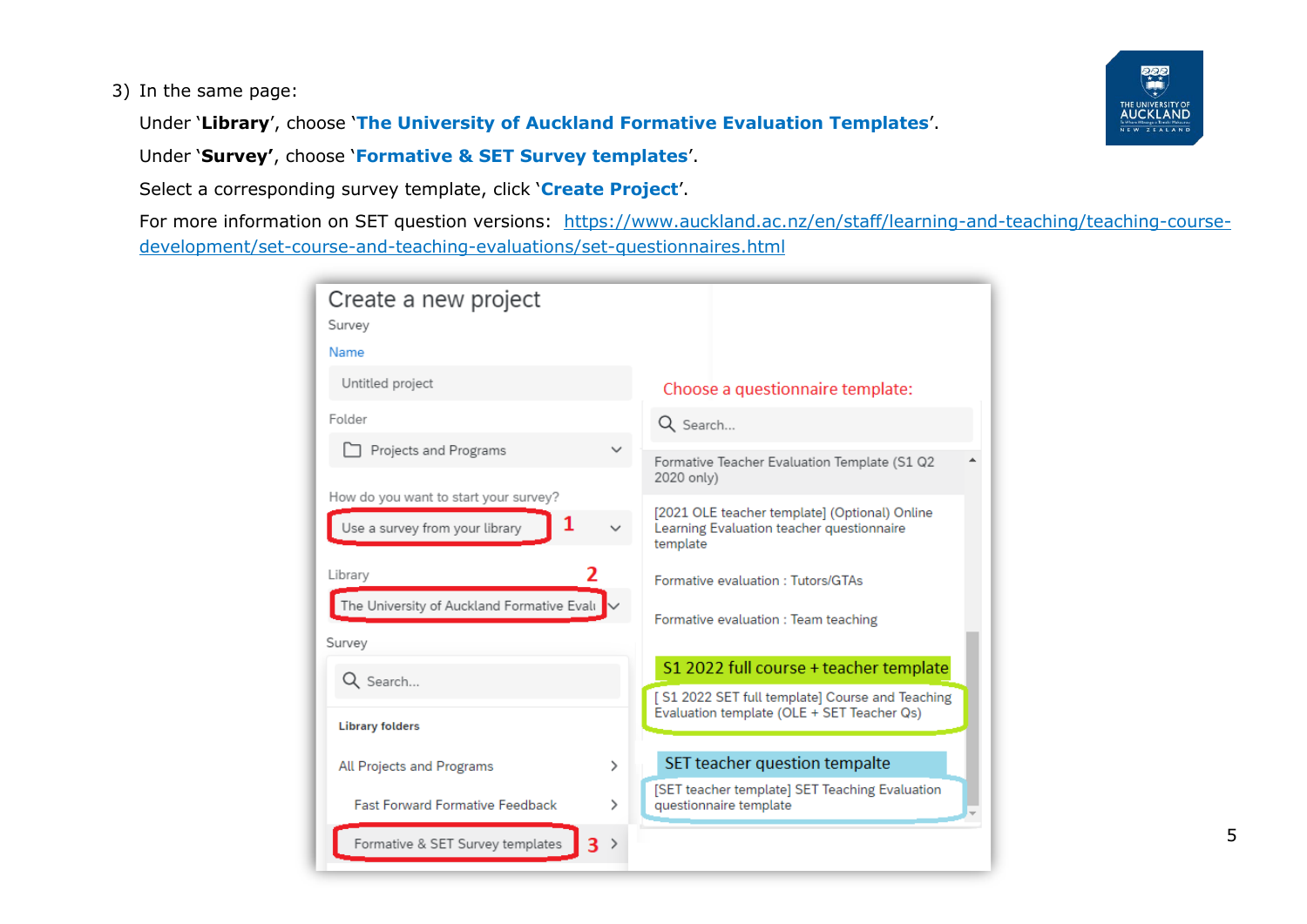### *√* **Step 3 – Name and save your survey**

Now you can **rename your survey**, and press the '**Enter**' key or click into a blank area on the page.

Your changes will be automatically saved with this survey project under your account.

From this point onwards, you can find your new survey /project under the '**Projects**' tab.

| $\mathbf{X}$ M $\mathbf{I}$ | Untitled project v     |                                                         |
|-----------------------------|------------------------|---------------------------------------------------------|
| <b>Survey</b>               | <b>ff</b> Projects     | Analysis<br>Reports                                     |
| œ                           | 卽<br>Catalog           | $\mathscr{S}$ Tools $\vee$<br>Saved at 2:56 PM<br>Draft |
| 巳                           | Actions                |                                                         |
| ᄝ                           | ا⊧ا!<br>Contacts       | Name your survey                                        |
| 더                           | Library                | (SET) Course Evaluation Questions                       |
|                             | Allow one answer       | Q1                                                      |
|                             | Allow multiple answers | The course content was w                                |
|                             | ▼ Choices              | Strongly Disagree<br>Disagree                           |
|                             | Number of choices<br>6 |                                                         |

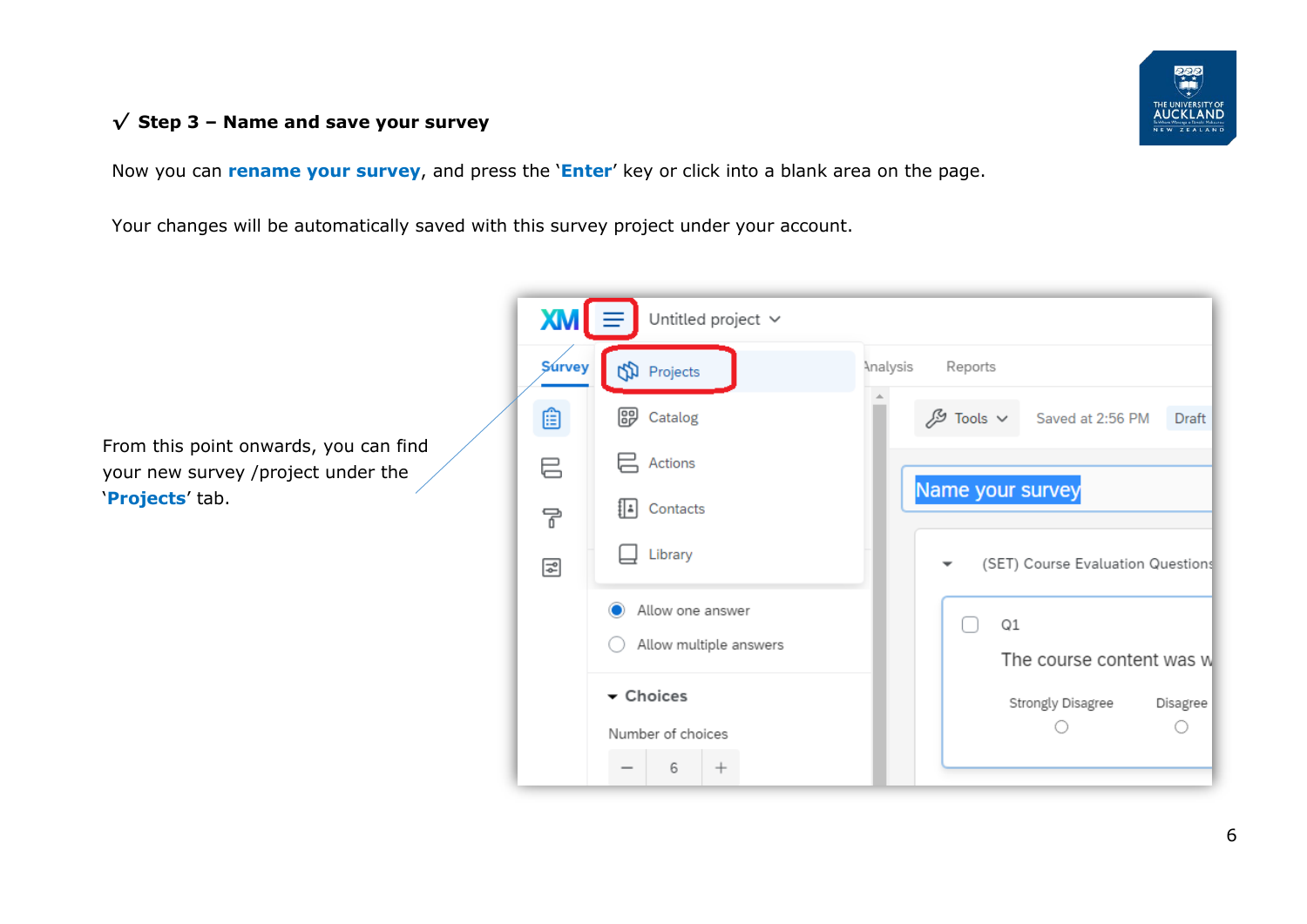### *√* **Step 4 – Edit your survey**



**Remember**: Where Qualtrics is to be used in place of SET:

- The University's core SET Course Evaluation questions (all the questions in the SET template) **SHOULD** be used, and
- The 'overall' SET course quality question (standard version Q10, OLE version Q9) **MUST** be used.
- Additional questions can be added.

#### **To add, edit, or format survey questions:**

<https://www.qualtrics.com/support/survey-platform/survey-module/editing-questions/creating-questions/>

**To change the survey flow** (especially if your questionnaire terminates too early or have imported blocks)**:**

<https://www.qualtrics.com/support/survey-platform/survey-module/survey-flow/survey-flow-overview/>

#### **To force/request response to all /some questions (optional):**

In Qualtrics SET/OLE templates, all Likert-scale questions are set to be mandatory by default to be consistent with the centrally-implemented SET setting. Under such setting, respondents only go to the next page after responding to all mandatory questions in the current page. If you wish to change this setting, please follow the guide linked below:

<https://www.qualtrics.com/support/survey-platform/survey-module/editing-questions/validation/#ForceResponse>

#### **To preview your survey:**

Click 'Preview' on the top right corner of the page to preview your survey in computer and a mobile-phone display mode.

| Preview | <b>Publish</b> |
|---------|----------------|
|         |                |

 $(?)$ 

#### **To add a survey header on each page:**

<https://www.qualtrics.com/support/survey-platform/survey-module/renaming-your-survey/#SurveyHeader>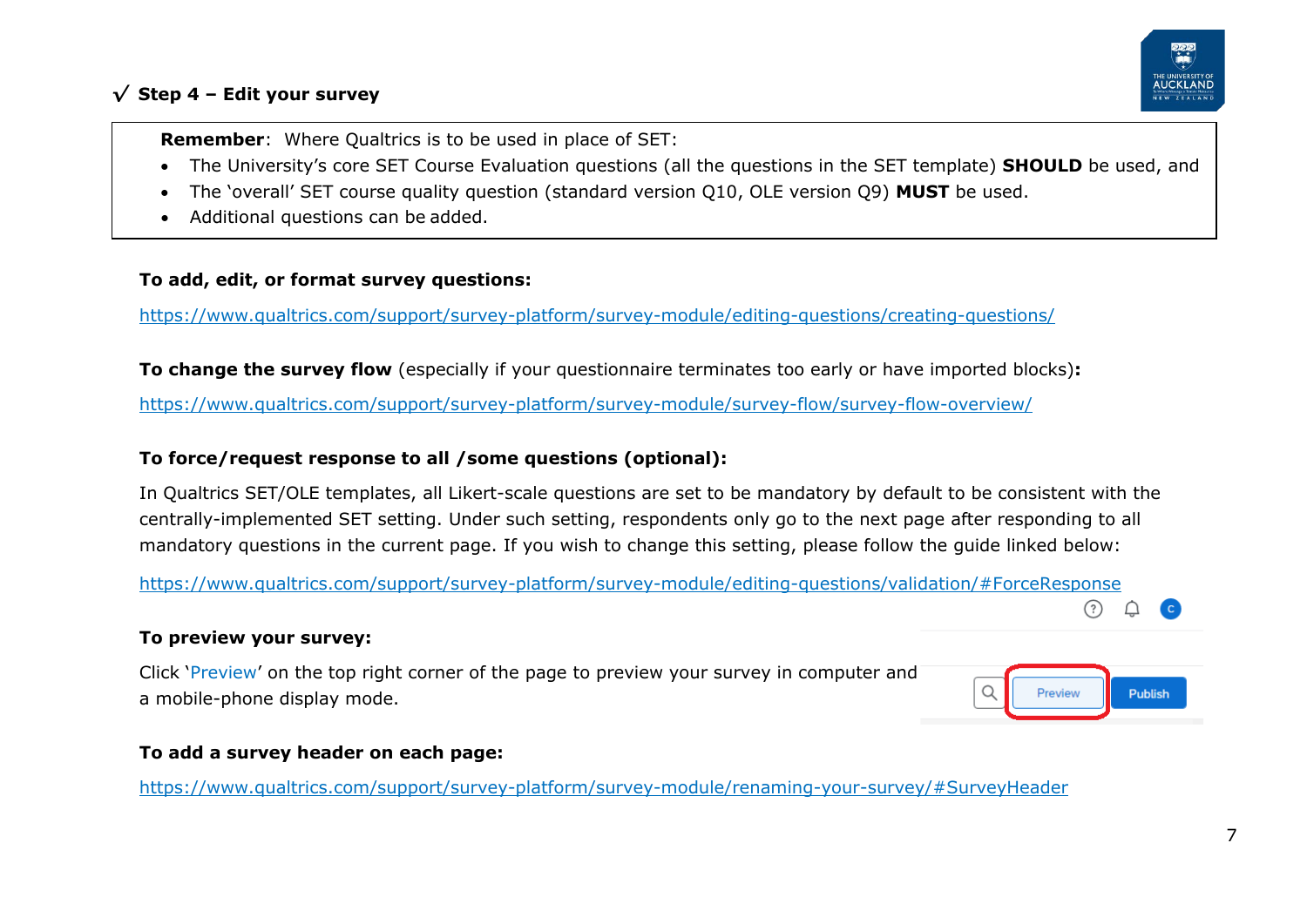### <span id="page-7-0"></span>*√* **Step 5 [optional] – Add an 'expiry date' to your survey**



In the left menu bar, select '**Survey Options**' (the last icon), then '**Responses**'.

Scroll down to the '**Survey Availability**' section, select '**Set specific start and expiration date**', choose '**Edit survey availability**'.

In the pop-up window, edit your preferred survey start and end dates, click '**Save changes**'.

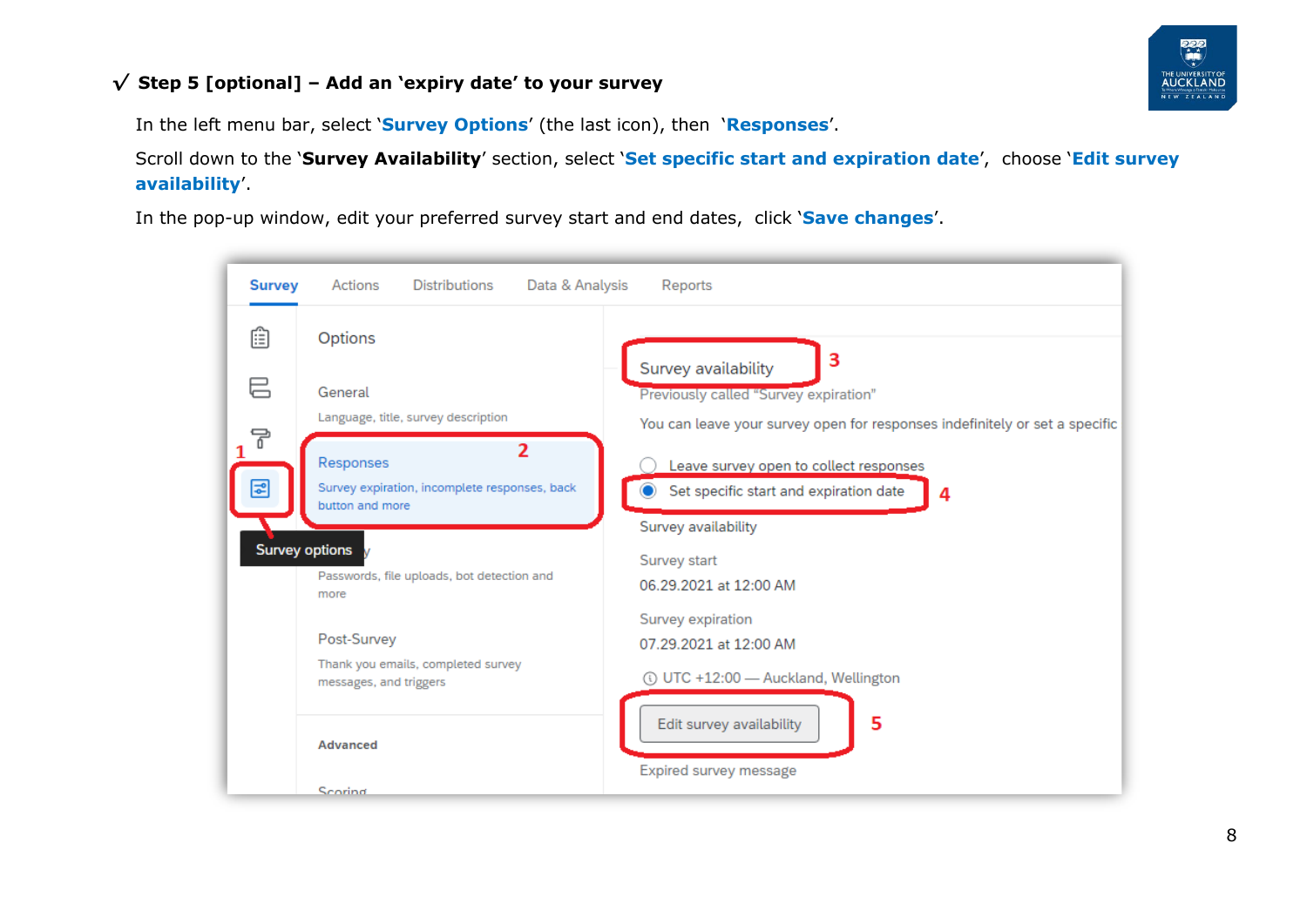

### <span id="page-8-0"></span>*√* **Step 6 – Share your survey with the AD(A)**

1) Click '**Survey'** on the top menu bar. Under the '**Tools**' tab, select '**Collaborate'**.



2) In the "**Type Username or Email**" box, type in the names of your Associate Dean and other collaborators, select the corresponding person from a pop up user list, and click **'Add'**. (It is OK if the person is not in the Group Address Book. You can still enter the email address and click 'Add').

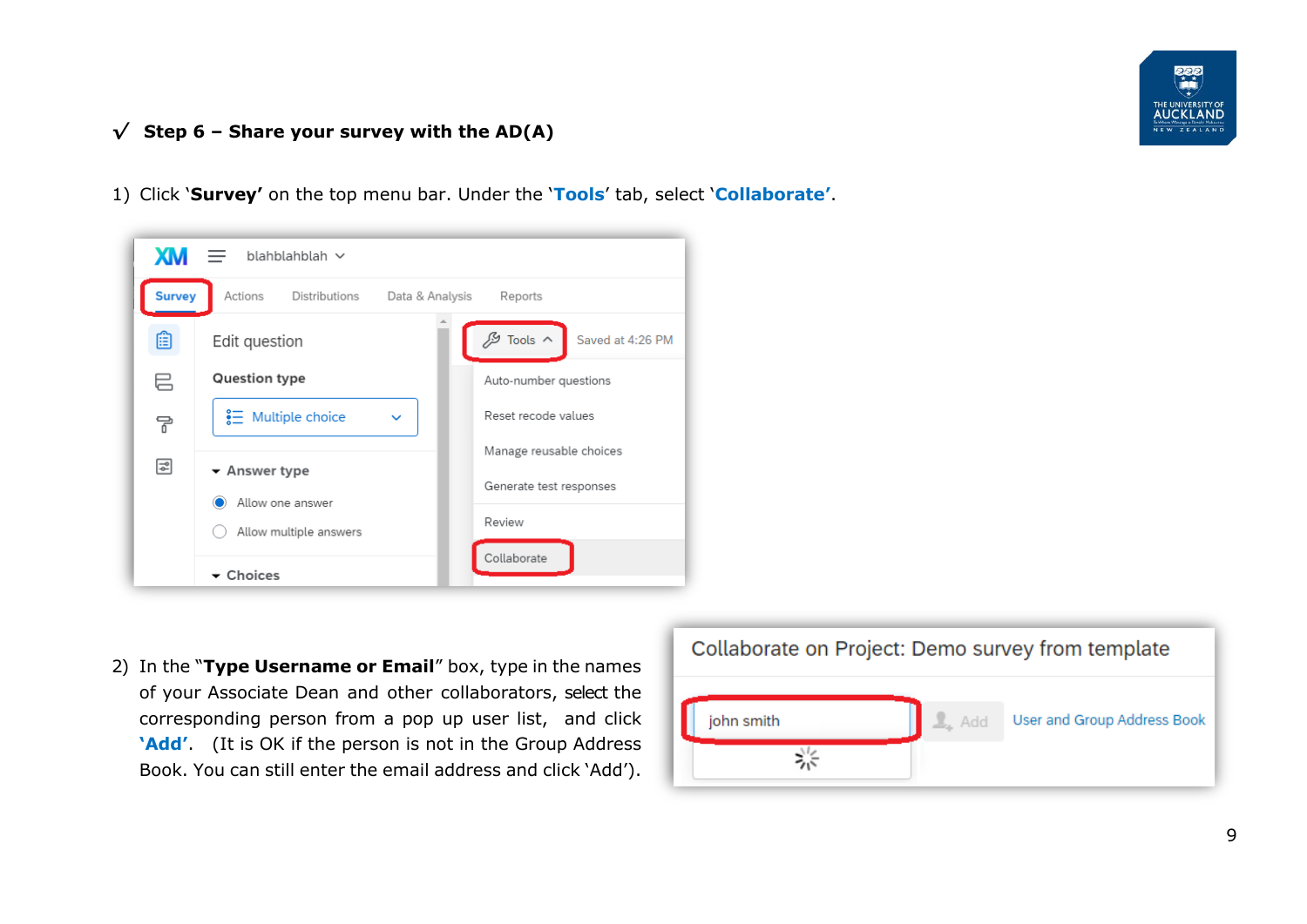- 3) A pop-up box will invite you to write a customised message to be sent to the collaborator. When finishing editing the message, click '**OK**'.
- 4) Now you will see the list of collaborators you have added in the same pop-up window. You can then manage the permissions each collaborator has.
- **\*\*\* Please make sure your Associate Dean has permission to view reports.**

| Collaborate on Project: Demo survey from template |                   |                 |                                     |  |  |  |
|---------------------------------------------------|-------------------|-----------------|-------------------------------------|--|--|--|
| Type Username or Email                            | $\frac{1}{2}$ Add |                 | User and Group Address Book         |  |  |  |
| User                                              | Edit              | View<br>Reports | Activate/Deactivate Copy Distribute |  |  |  |
| john smith<br>(j. smith@auckland.ac.nz)           | <b>Details</b>    | Details         |                                     |  |  |  |

Please visit here for more information about Collaborating on Projects in Qualtrics: [https://www.qualtrics.com/support/survey](https://www.qualtrics.com/support/survey-platform/my-projects/sharing-a-project/)[platform/my-projects/sharing-a-project/](https://www.qualtrics.com/support/survey-platform/my-projects/sharing-a-project/)

್ನಿಲ್ಲ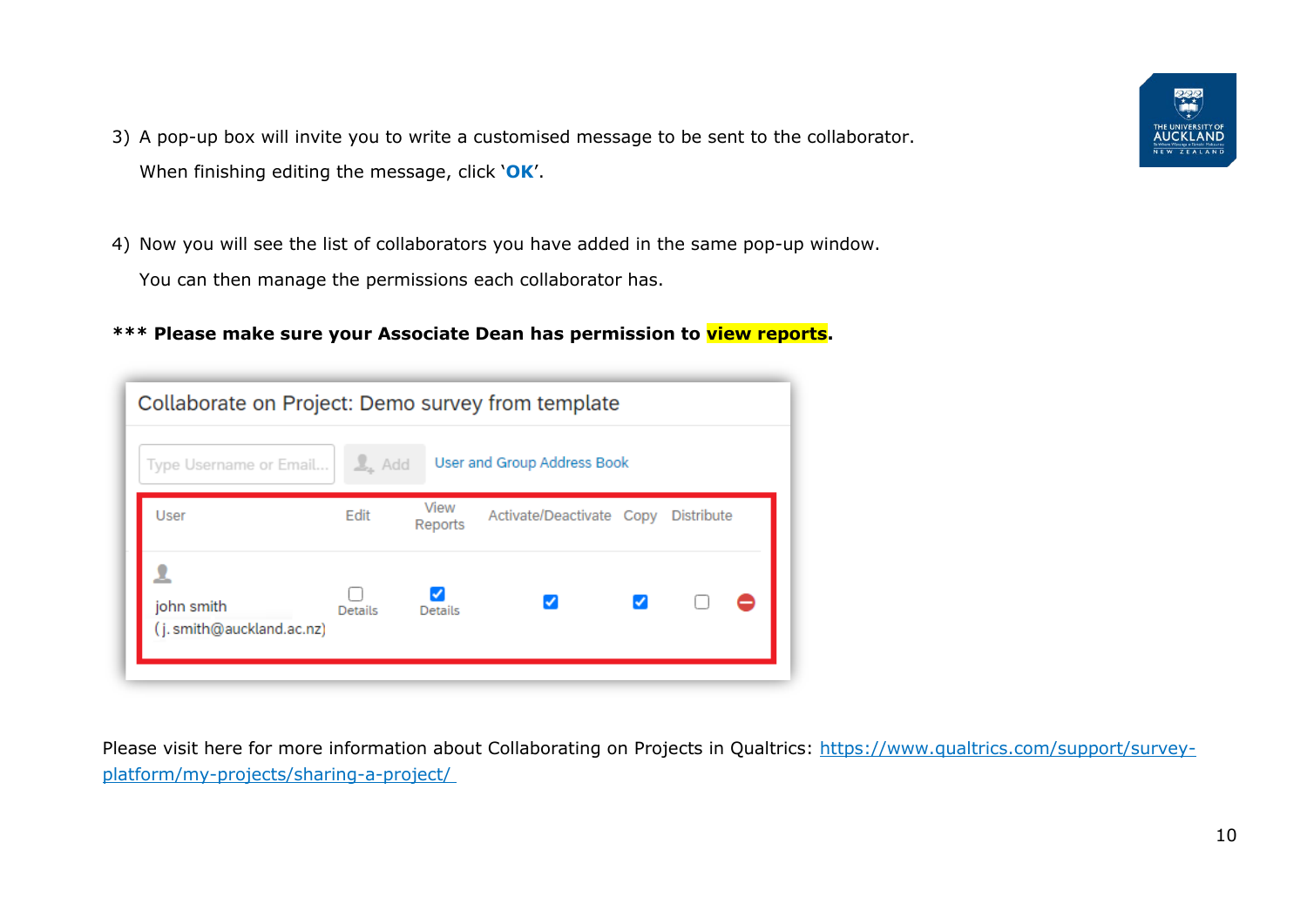### *√* **Step 7 – Activate your survey**

When you are ready to launch your survey, you need to 1) activate the survey, and 2) distribute the survey.

To activate the survey, click on the '**Distributions'** tab on the top menu bar.

In the new page, click '**Get a single reusable link'**. Once this is clicked, your survey will become active for data collection.

This is recommended over 'send with Qualtrics', as emails sent via Qualtrics may be blocked by some regional firewall.

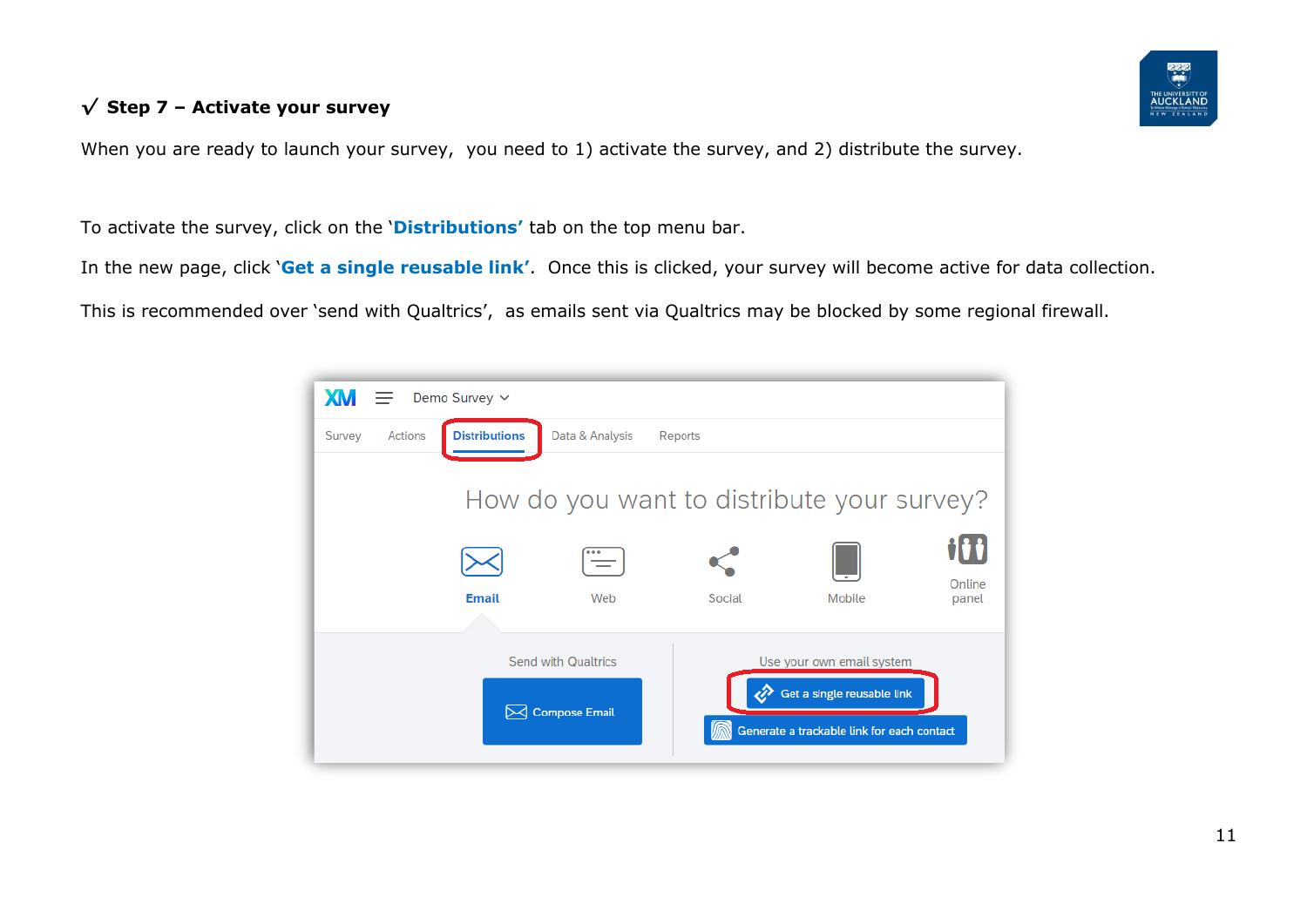

### <span id="page-11-0"></span>*√* **Step 8 - Distribute the survey**

You can distribute the survey to your class in two ways:

#### **1) Send the class an email with a link to the survey.**

From the 'Distributions' tab, select the Anonymous Link option. Copy the link to the survey and paste it in an email. You can use the **Announcements** feature in Canvas, or if you prefer to use Outlook, you can get your student's emails by exporting a class list from Canvas using the **ISOM Canvas Tools** extension for Google Chrome. [www.flexiblelearning.auckland.ac.nz/coursebuilder\\_support/menu0\\_28.html](http://www.flexiblelearning.auckland.ac.nz/coursebuilder_support/menu0_28.html)

#### **2) Embed the survey into your Canvas course.**

- Copy the link to the survey as described in option 1. Go to your course in **Canvas** [\(www.canvas.auckland.ac.nz\)](http://www.canvas.auckland.ac.nz/) and browse to the '**Modules'** section.
- Click the **'+ Module**' button at the top right of the screen. Name the module '**Qualtrics evaluation**' and click '**Add module'**.
- Click the '**+**' button next to the module name to add a module item.
- Choose **'External URL'** and paste the URL to the survey. Type in a page name, e.g. 'Formative evaluation' and click '**Add item'**.
- Click the **cloud icon** next to the module name to publish it. You may need to refresh the page to make sure it's **turned green**.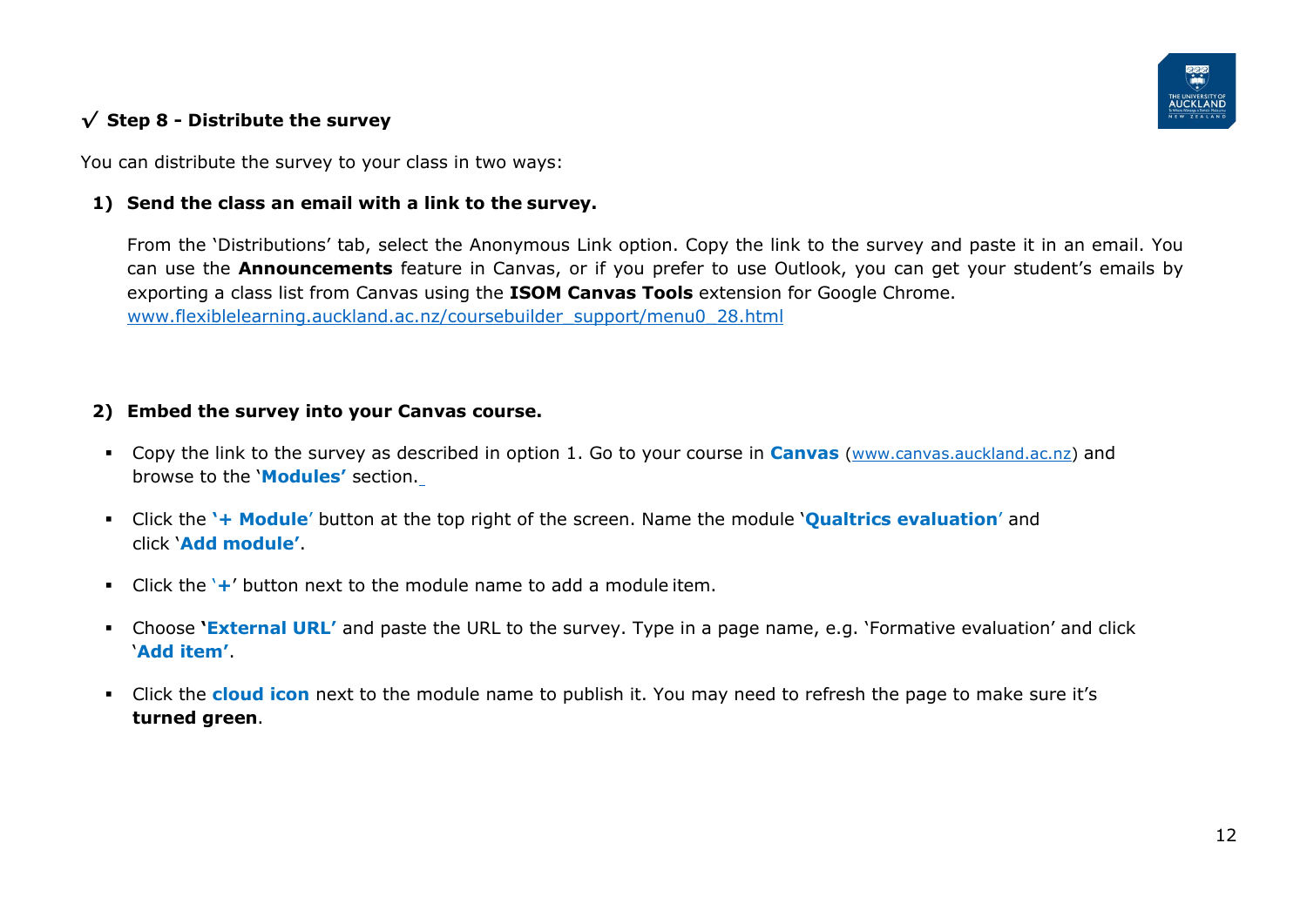

#### *√* **Step 9 - Communicate with your students**

The survey is now available to your students from within Canvas. Use the **Canvas 'Announcements'** feature to inform the class that the survey is available to them in the course 'Modules' section.

This is your opportunity to provide feedback on your experience in your courses this semester!

*Your feedback is important and will support improvements to the course and the learning experience of students. Please ensure that your feedback is honest, constructive, specific and appropriate and uses language that is consistent with the expectation that members of the University treat one another with respect.*

*Your feedback is secure and confidential.*

|  |  |  |  |  | $\sqrt{\ }$ Step 10 - Monitor the response rate |  |
|--|--|--|--|--|-------------------------------------------------|--|
|--|--|--|--|--|-------------------------------------------------|--|

After distributing the survey, you can see the number of responses in **Qualtrics,** under '**Projects'**, next to the project name.



You can see the response statistics by clicking into the survey, and go to '**Data & Analysis**' tab.

[https://www.qualtrics.com/support/survey-platform/data-and-analysis](https://www.qualtrics.com/support/survey-platform/data-and-analysis-module/data-and-analysis-overview/)[module/data-and-analysis-overview/](https://www.qualtrics.com/support/survey-platform/data-and-analysis-module/data-and-analysis-overview/)

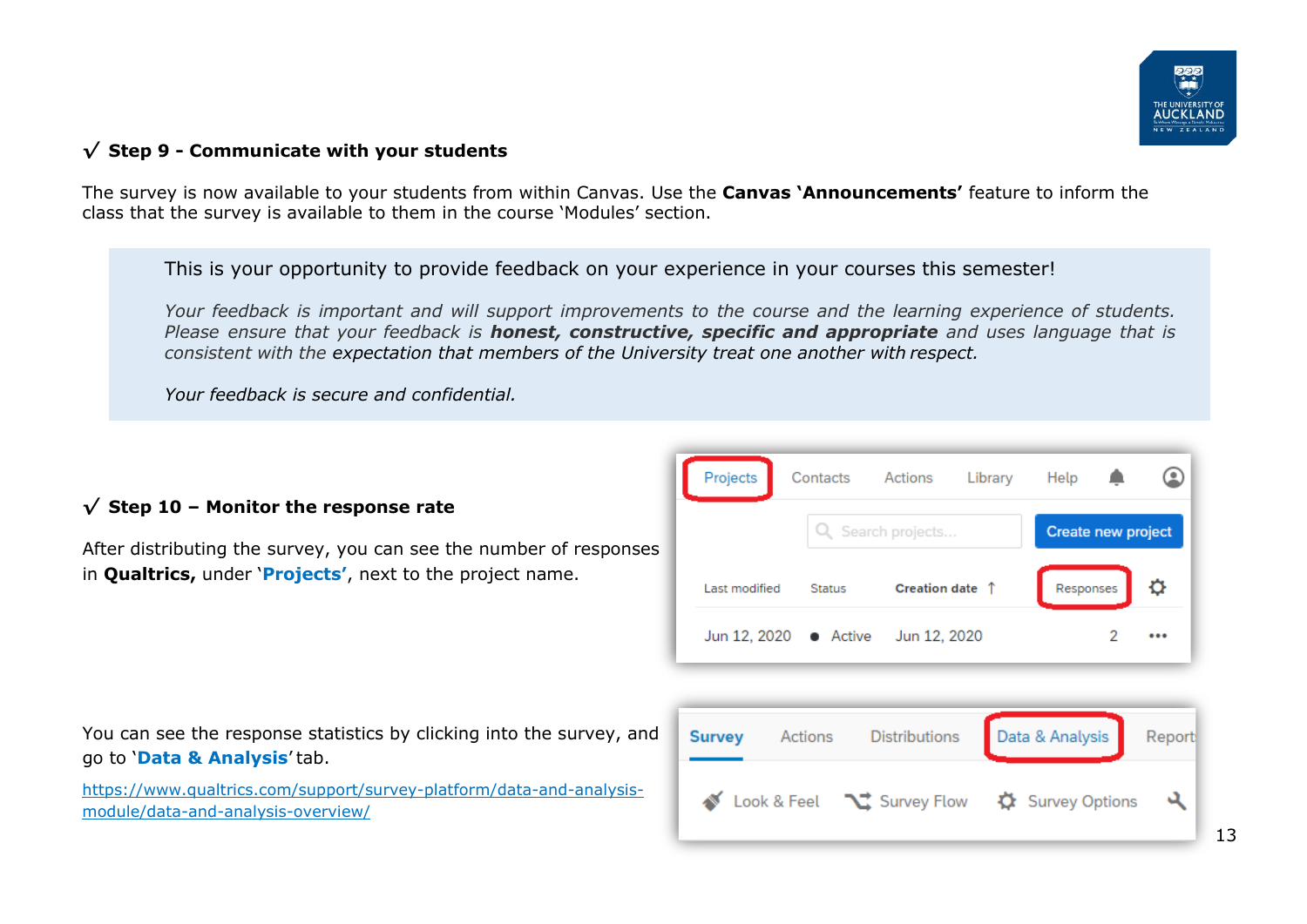## *√* **Step 11 – Deactivating the survey**



If you haven't set an expiry date (see **[Step 5](#page-7-0)**), you can return to **Qualtrics** to deactivate the survey after the submission deadline. Go to the '**Distributions**' tab and click '**Pause Response Collection'**.

## *√* **Step 12 – Get results and reports**

You can export the survey response data for analysis by following the steps linked below: <https://www.qualtrics.com/support/survey-platform/data-and-analysis-module/data/download-data/export-data-overview/>

You can generate survey reports by following the steps linked below:

<https://www.qualtrics.com/support/survey-platform/reports-module/results-vs-reports/>

### **The key SET indicators are calculated as follows:**

Response rate  $=$   $\frac{\text{total number of submitted responses}}{\text{total number of students invited}}$ total number of students invited

 $GA\%$  of a question  $=$   $\frac{\text{count of "Agree" responses + count of "Strongly Agree" responses}}{\text{count of all}}$ total count of submitted response – count of 'NA' responses

\* Note: 'NA' response is coded as 0 in SET and is not counted towards the aggregated scores for any question.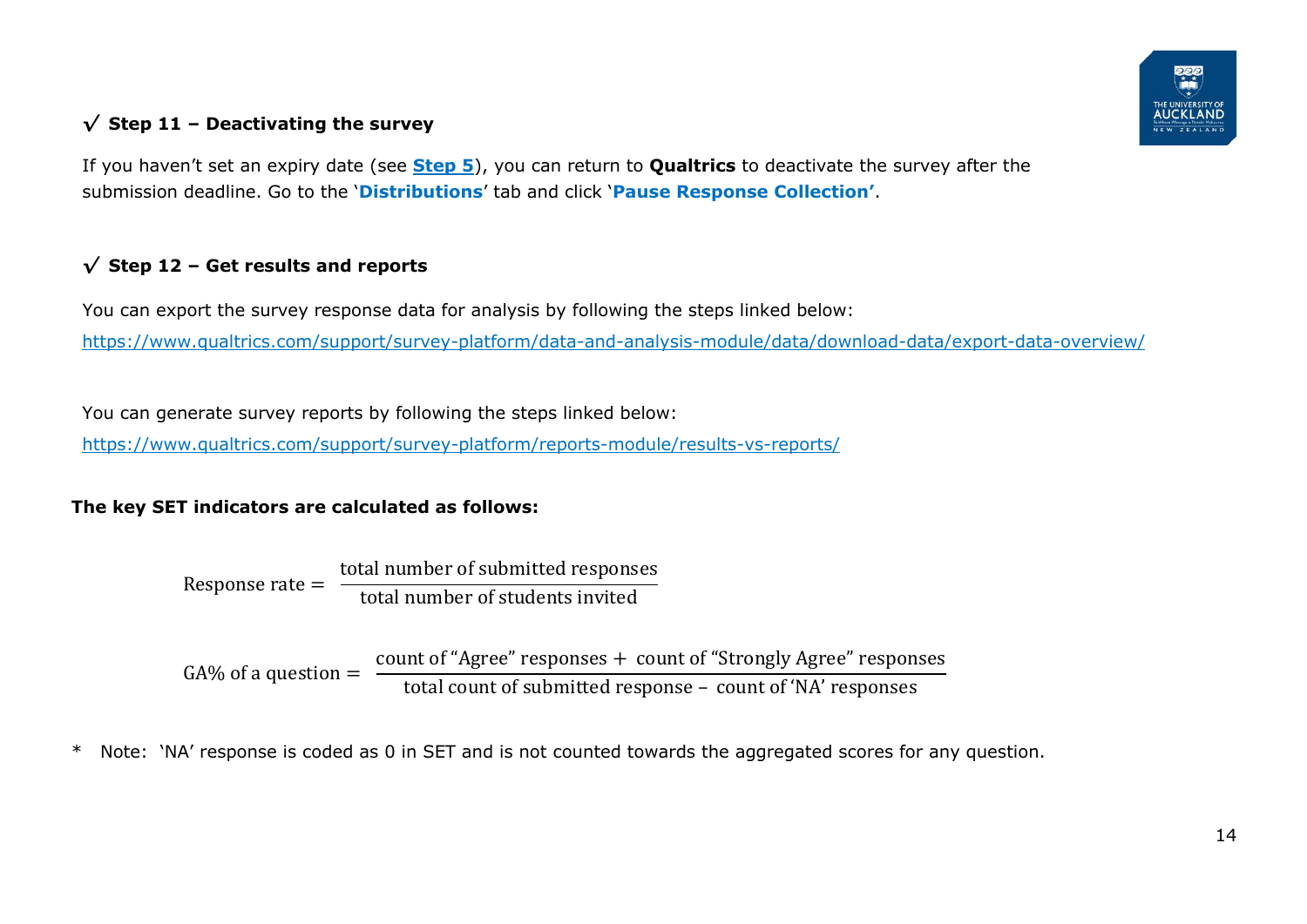

### **\*\* Information for Associate Deans (Survey Collaborators)**

Once users have been invited to collaborate on a project, the collaborators will receive an email notification.

The next time the collaborators log in to **Qualtrics**, they will be able to see the shared survey via the following:

- 1. In Qualtrics, click on the '**Projects**' tab.
- 2. Click on **Folder icon** if your folder pane is not already open.
- 3. Select the '**Shared with Me'** folder, the shared survey is in the list.

| qualtrics.       |    |                              |                           |
|------------------|----|------------------------------|---------------------------|
| + Add new folder | ×  | $\subset \square$<br>【昌<br>旧 | Last modified $\sim$      |
| All projects     | 21 | Type                         | Project name              |
| Shared with me   | 0  | $\star$ Survey               | Demo survey from template |